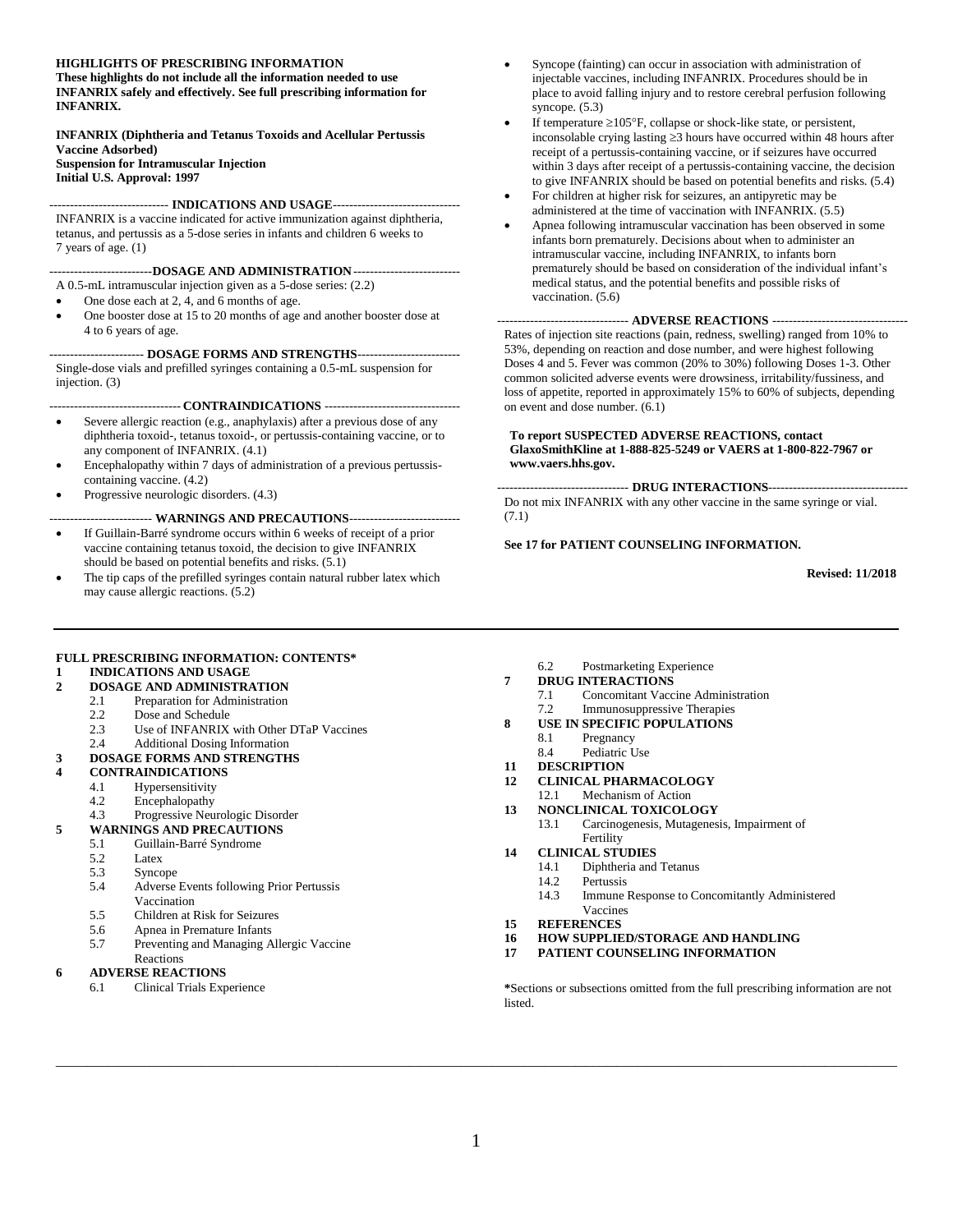## <span id="page-1-0"></span>**FULL PRESCRIBING INFORMATION**

## **1 INDICATIONS AND USAGE**

INFANRIX is indicated for active immunization against diphtheria, tetanus, and pertussis as a 5 dose series in infants and children aged 6 weeks to 7 years (prior to seventh birthday).

## <span id="page-1-1"></span>**2 DOSAGE AND ADMINISTRATION**

## <span id="page-1-2"></span>**2.1 Preparation for Administration**

Shake vigorously to obtain a homogeneous, turbid, white suspension. Do not use if resuspension does not occur with vigorous shaking. Parenteral drug products should be inspected visually for particulate matter and discoloration prior to administration, whenever solution and container permit. If either of these conditions exists, the vaccine should not be administered.

For the prefilled syringes, attach a sterile needle and administer intramuscularly.

For the vials, use a sterile needle and sterile syringe to withdraw the 0.5-mL dose and administer intramuscularly. Changing needles between drawing vaccine from a vial and injecting it into a recipient is not necessary unless the needle has been damaged or contaminated. Use a separate sterile needle and syringe for each individual.

Do not administer this product intravenously, intradermally, or subcutaneously.

## <span id="page-1-3"></span>**2.2 Dose and Schedule**

A 0.5-mL dose of INFANRIX is approved for intramuscular administration in infants and children aged 6 weeks to 7 years (prior to the seventh birthday) as a 5-dose series. The series consists of a primary immunization course of 3 doses administered at 2, 4, and 6 months of age (at intervals of 4 to 8 weeks), followed by 2 booster doses, administered at 15 to 20 months of age and at 4 to 6 years of age. The first dose may be given as early as 6 weeks of age.

The preferred administration site is the anterolateral aspect of the thigh for most infants aged younger than 12 months and the deltoid muscle of the upper arm for most children aged 12 months to 7 years.

## <span id="page-1-4"></span>**2.3 Use of INFANRIX with Other DTaP Vaccines**

Sufficient data are not available on the safety and effectiveness of interchanging INFANRIX and Diphtheria and Tetanus Toxoids and Acellular Pertussis (DTaP) vaccines from different manufacturers for successive doses of the DTaP vaccination series. Because the pertussis antigen components of INFANRIX and PEDIARIX [Diphtheria and Tetanus Toxoids and Acellular Pertussis Adsorbed, Hepatitis B (Recombinant) and Inactivated Poliovirus Vaccine] are the same, INFANRIX may be used to complete a DTaP vaccination series initiated with PEDIARIX.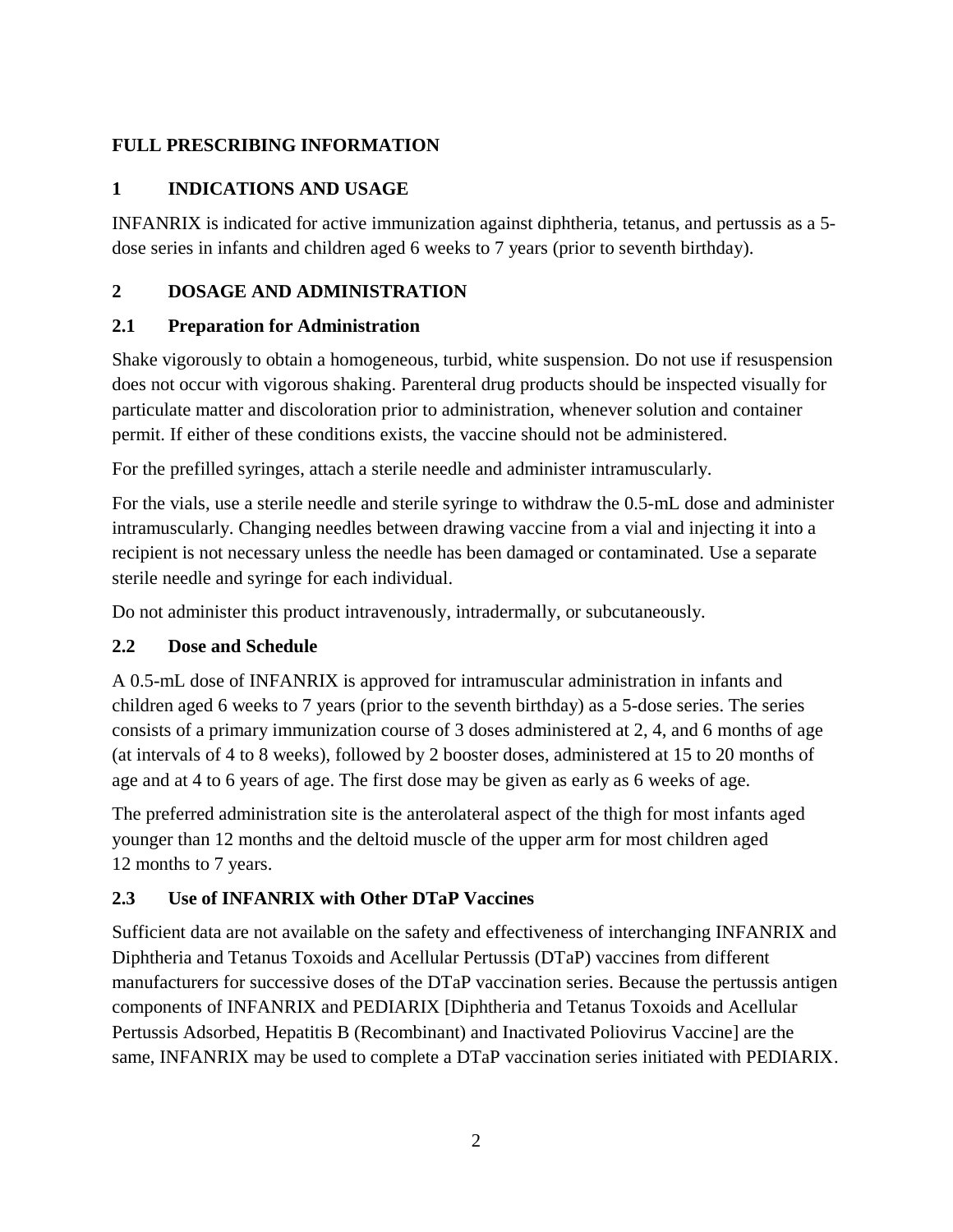### <span id="page-2-0"></span>**2.4 Additional Dosing Information**

If any recommended dose of pertussis vaccine cannot be given *[see Contraindications (4.2, 4.3), Warnings and Precautions (5.5)]*, Diphtheria and Tetanus Toxoids Adsorbed (DT) For Pediatric Use should be given according to its prescribing information.

### <span id="page-2-1"></span>**3 DOSAGE FORMS AND STRENGTHS**

INFANRIX is a suspension for injection available in 0.5-mL single-dose vials and 0.5-mL single-dose prefilled TIP-LOK syringes.

## <span id="page-2-2"></span>**4 CONTRAINDICATIONS**

## <span id="page-2-3"></span>**4.1 Hypersensitivity**

Severe allergic reaction (e.g., anaphylaxis) after a previous dose of any diphtheria toxoid-, tetanus toxoid-, or pertussis-containing vaccine, or to any component of INFANRIX is a contraindication *[see Description (11)]*. Because of the uncertainty as to which component of the vaccine might be responsible, no further vaccination with any of these components should be given. Alternatively, such individuals may be referred to an allergist for evaluation if immunization with any of these components is being considered.

### <span id="page-2-4"></span>**4.2 Encephalopathy**

Encephalopathy (e.g., coma, decreased level of consciousness, prolonged seizures) within 7 days of administration of a previous dose of a pertussis-containing vaccine that is not attributable to another identifiable cause is a contraindication to administration of any pertussis-containing vaccine, including INFANRIX.

## <span id="page-2-5"></span>**4.3 Progressive Neurologic Disorder**

Progressive neurologic disorder, including infantile spasms, uncontrolled epilepsy, or progressive encephalopathy, is a contraindication to administration of any pertussis-containing vaccine, including INFANRIX. Pertussis vaccine should not be administered to individuals with these conditions until a treatment regimen has been established and the condition has stabilized.

## <span id="page-2-6"></span>**5 WARNINGS AND PRECAUTIONS**

## <span id="page-2-7"></span>**5.1 Guillain-Barré Syndrome**

If Guillain-Barré syndrome occurs within 6 weeks of receipt of a prior vaccine containing tetanus toxoid, the decision to give any tetanus toxoid-containing vaccine, including INFANRIX, should be based on careful consideration of the potential benefits and possible risks. When a decision is made to withhold tetanus toxoid, other available vaccines should be given, as indicated.

## <span id="page-2-8"></span>**5.2 Latex**

The tip caps of the prefilled syringes contain natural rubber latex which may cause allergic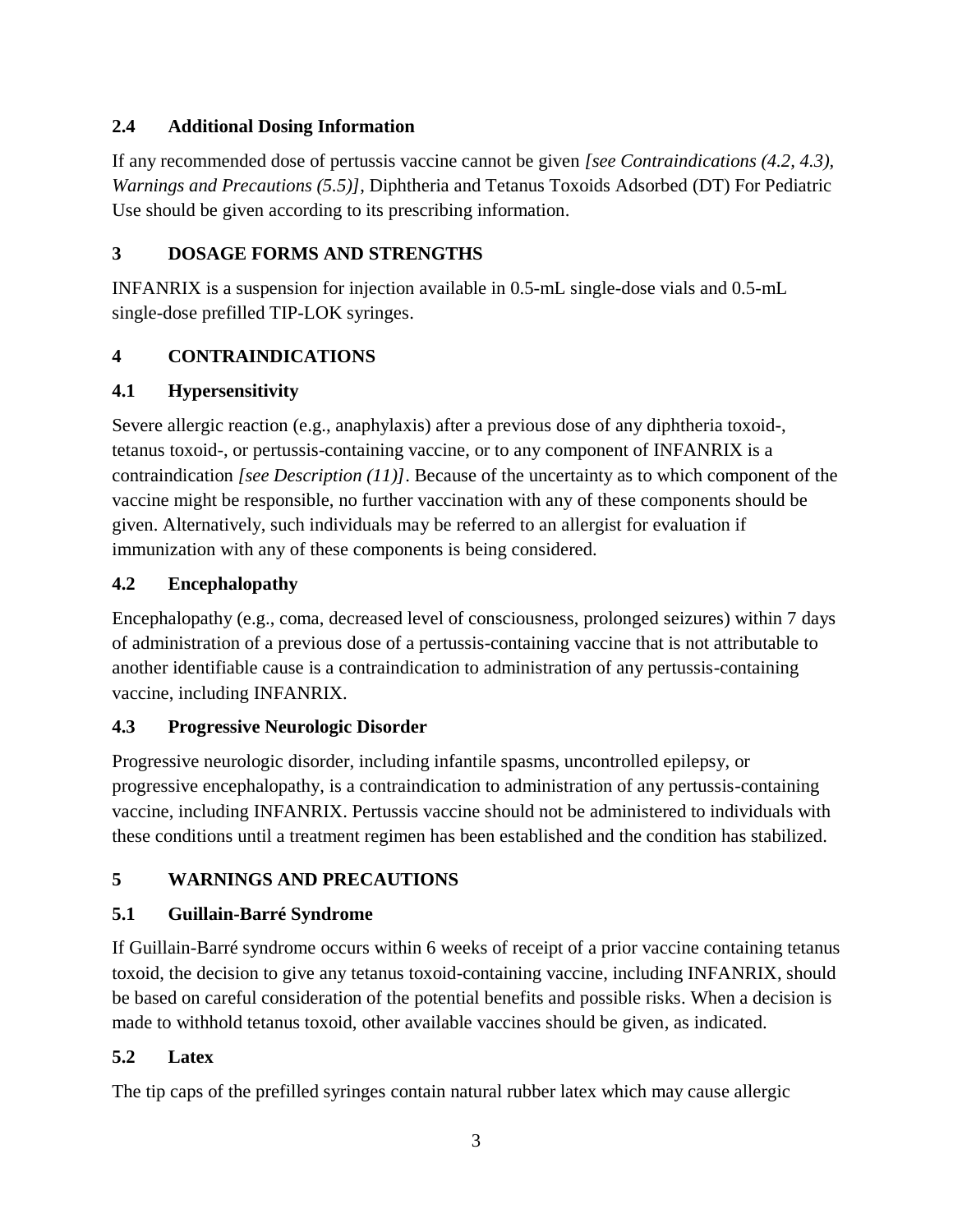reactions.

## <span id="page-3-0"></span>**5.3 Syncope**

Syncope (fainting) can occur in association with administration of injectable vaccines, including INFANRIX. Syncope can be accompanied by transient neurological signs such as visual disturbance, paresthesia, and tonic-clonic limb movements. Procedures should be in place to avoid falling injury and to restore cerebral perfusion following syncope.

# <span id="page-3-1"></span>**5.4 Adverse Events following Prior Pertussis Vaccination**

If any of the following events occur in temporal relation to receipt of a pertussis-containing vaccine, the decision to give any pertussis-containing vaccine, including INFANRIX, should be based on careful consideration of the potential benefits and possible risks:

- Temperature of  $\geq 40.5^{\circ}C$  (105°F) within 48 hours not due to another identifiable cause;
- Collapse or shock-like state (hypotonic-hyporesponsive episode) within 48 hours;
- Persistent, inconsolable crying lasting  $\geq 3$  hours, occurring within 48 hours;
- Seizures with or without fever occurring within 3 days.

## <span id="page-3-2"></span>**5.5 Children at Risk for Seizures**

For children at higher risk for seizures than the general population, an appropriate antipyretic may be administered at the time of vaccination with a pertussis-containing vaccine, including INFANRIX, and for the ensuing 24 hours to reduce the possibility of post-vaccination fever.

# <span id="page-3-3"></span>**5.6 Apnea in Premature Infants**

Apnea following intramuscular vaccination has been observed in some infants born prematurely. Decisions about when to administer an intramuscular vaccine, including INFANRIX, to infants born prematurely should be based on consideration of the individual infant's medical status and the potential benefits and possible risks of vaccination.

# <span id="page-3-4"></span>**5.7 Preventing and Managing Allergic Vaccine Reactions**

Prior to administration, the healthcare provider should review the patient's immunization history for possible vaccine hypersensitivity. Epinephrine and other appropriate agents used for the control of immediate allergic reactions must be immediately available should an acute anaphylactic reaction occur.

# <span id="page-3-5"></span>**6 ADVERSE REACTIONS**

# <span id="page-3-6"></span>**6.1 Clinical Trials Experience**

Because clinical trials are conducted under widely varying conditions, adverse reaction rates observed in the clinical trials of a vaccine cannot be directly compared with rates in the clinical trials of another vaccine and may not reflect the rates observed in practice. There is the possibility that broad use of INFANRIX could reveal adverse reactions not observed in clinical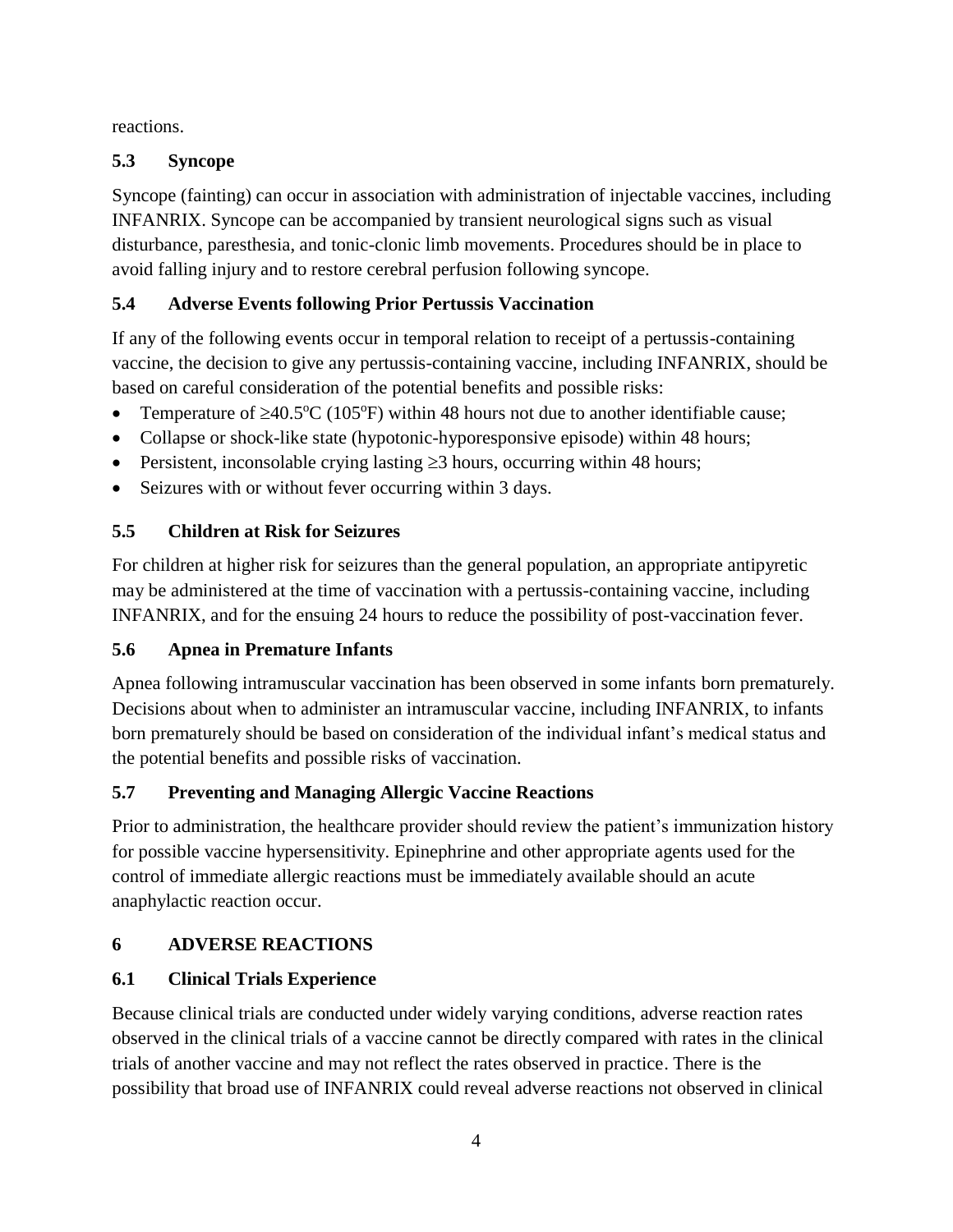trials.

Approximately 95,000 doses of INFANRIX have been administered in clinical studies. In these studies, 29,243 infants have received INFANRIX in primary series studies: 6,081 children have received a fourth consecutive dose of INFANRIX, 1,764 children have received a fifth consecutive dose of INFANRIX, and 559 children have received a dose of INFANRIX following 3 doses of PEDIARIX.

#### Solicited Adverse Events

In a U.S. study, 335 infants received INFANRIX, ENGERIX-B [Hepatitis B Vaccine (Recombinant)], inactivated poliovirus vaccine (IPV, Sanofi Pasteur SA), Haemophilus b (Hib) conjugate vaccine (Wyeth Pharmaceuticals Inc.), and pneumococcal 7-valent conjugate (PCV7) vaccine (Wyeth Pharmaceuticals Inc.) concomitantly at separate sites. All vaccines were administered at 2, 4, and 6 months of age. Data on solicited local reactions and general adverse events were collected by parents using standardized diary cards for 4 consecutive days following each vaccine dose (i.e., day of vaccination and the next 3 days) (Table 1). Among subjects, 69% were white, 16% were Hispanic, 8% were black, 4% were Asian, and 2% were of other racial/ethnic groups.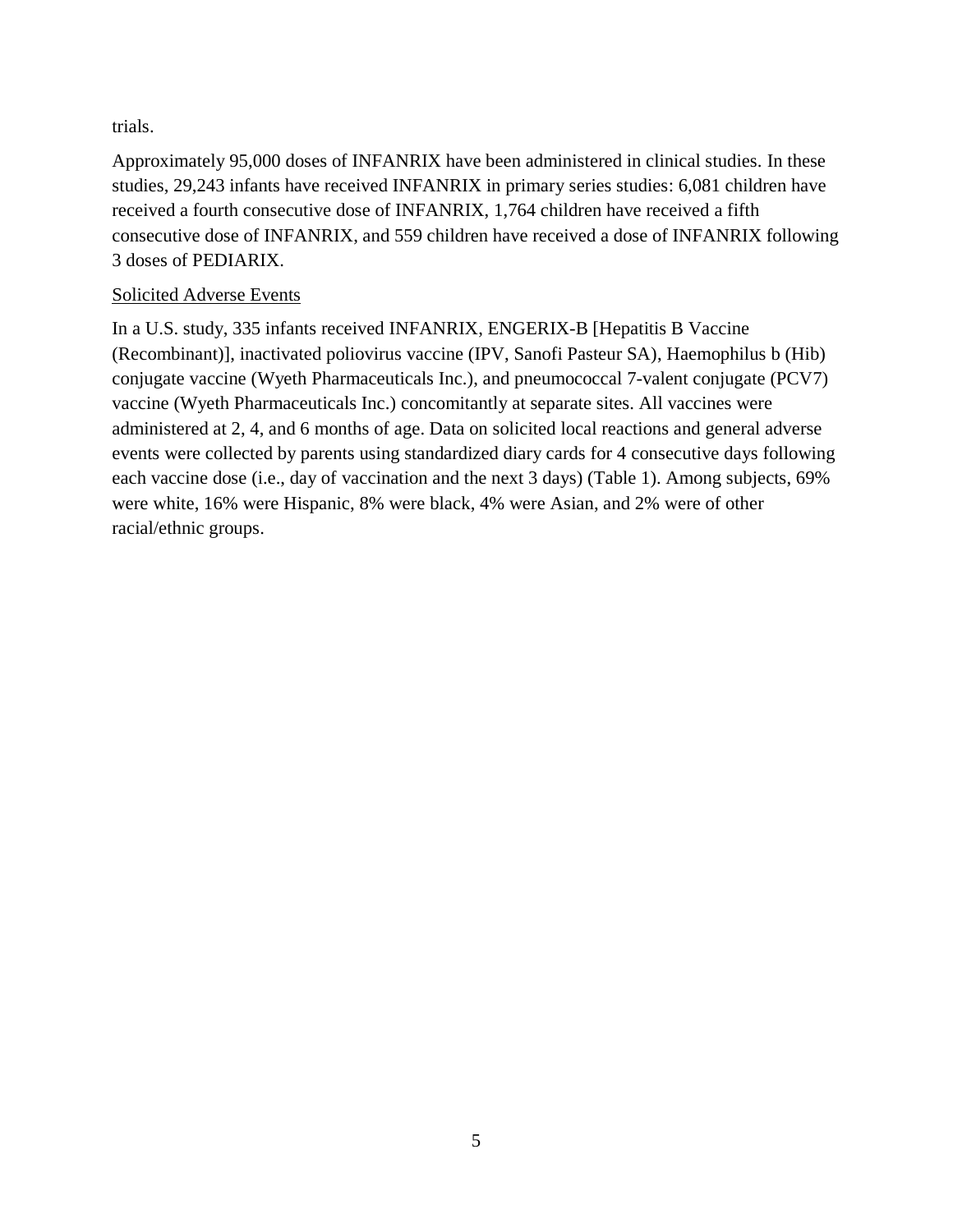# **Table 1. Solicited Local Reactions and General Adverse Events (%) Occurring within 4 Days of Vaccination<sup>a</sup> with Separate Concomitant Administration of INFANRIX, ENGERIX-B, IPV, Haemophilus b (Hib) Conjugate Vaccine, and Pneumococcal Conjugate Vaccine (PCV7) (Modified Intent-to-Treat Cohort)**

|                                      | <b>INFANRIX, ENGERIX-B, IPV, Hib Vaccine, &amp; PCV7</b> |        |        |  |  |
|--------------------------------------|----------------------------------------------------------|--------|--------|--|--|
|                                      | Dose 1                                                   | Dose 2 | Dose 3 |  |  |
| Local <sup>b</sup>                   |                                                          |        |        |  |  |
| $\mathbf n$                          | 335                                                      | 323    | 315    |  |  |
| Pain, any                            | 31.9                                                     | 30.0   | 29.8   |  |  |
| Pain, Grade 2 or 3                   | 9.0                                                      | 8.7    | 8.9    |  |  |
| Pain, Grade 3                        | 2.7                                                      | 1.5    | 1.3    |  |  |
| Redness, any                         | 18.2                                                     | 32.8   | 39.0   |  |  |
| Redness, >20 mm                      | 0.3                                                      | 0.0    | 1.9    |  |  |
| Swelling, any                        | 9.6                                                      | 20.4   | 24.8   |  |  |
| Swelling, >20 mm                     | 0.6                                                      | 0.0    | 1.3    |  |  |
| <b>General</b>                       |                                                          |        |        |  |  |
| $\mathbf n$                          | 333                                                      | 321    | 311    |  |  |
| Fever <sup>c</sup> ( $\geq$ 100.4°F) | 19.8                                                     | 30.2   | 23.8   |  |  |
| Fever <sup>c</sup> (>101.3°F)        | 4.5                                                      | 9.7    | 5.8    |  |  |
| Fever <sup>c</sup> (>102.2°F)        | 0.3                                                      | 3.1    | 2.3    |  |  |
| Fever <sup>c</sup> (>103.1°F)        | 0.0                                                      | 0.3    | 0.3    |  |  |
| $\mathbf n$                          | 335                                                      | 323    | 315    |  |  |
| Drowsiness, any                      | 54.0                                                     | 48.3   | 38.4   |  |  |
| Drowsiness, Grade 2 or 3             | 17.6                                                     | 12.4   | 11.1   |  |  |
| Drowsiness, Grade 3                  | 3.6                                                      | 0.6    | 1.9    |  |  |
| Irritability/Fussiness, any          | 61.5                                                     | 61.6   | 56.5   |  |  |
| Irritability/Fussiness, Grade 2 or 3 | 19.4                                                     | 21.1   | 19.4   |  |  |
| Irritability/Fussiness, Grade 3      | 3.9                                                      | 3.4    | 3.2    |  |  |
| Loss of appetite, any                | 27.8                                                     | 26.6   | 23.8   |  |  |
| Loss of appetite, Grade 2 or 3       | 5.1                                                      | 3.4    | 5.4    |  |  |
| Loss of appetite, Grade 3            | 0.6                                                      | 0.3    | 0.0    |  |  |

Hib conjugate vaccine and PCV7 manufactured by Wyeth Pharmaceuticals Inc. IPV manufactured by Sanofi Pasteur SA.

Modified intent-to-treat cohort = All vaccinated subjects for whom safety data were available. n = Number of infants for whom at least one symptom sheet was completed; for fever; numbers exclude missing temperature recordings or tympanic measurements.

Grade 2: Pain defined as cried/protested on touch; drowsiness defined as interfered with normal daily activities; irritability/fussiness defined as crying more than usual/interfered with normal daily activities; loss of appetite defined as eating less than usual/interfered with normal daily activities.

Grade 3: Pain defined as cried when limb was moved/spontaneously painful; drowsiness defined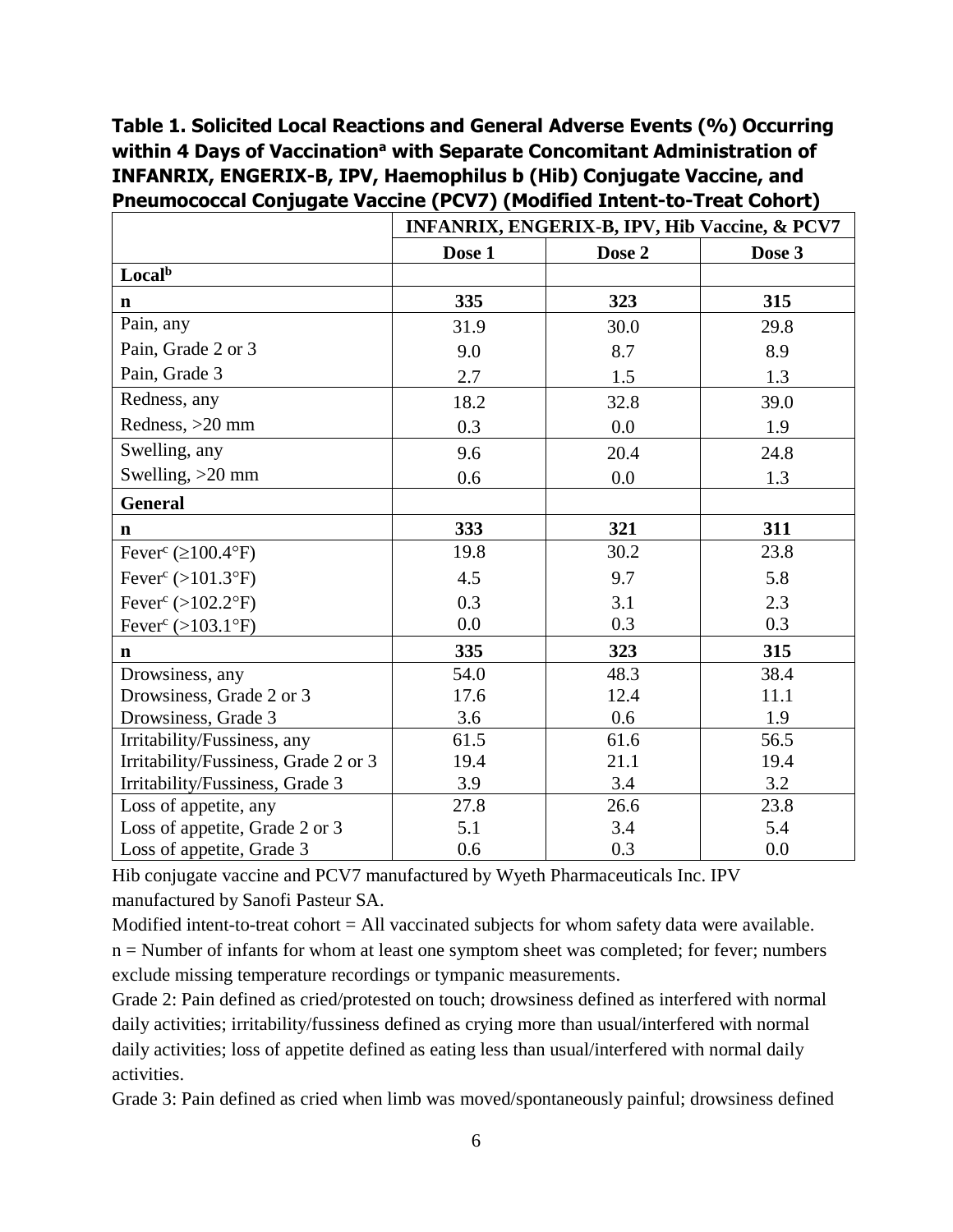as prevented normal daily activities; irritability/fussiness defined as crying that could not be comforted/prevented normal daily activities; loss of appetite defined as no eating at all.

- <sup>a</sup> Within 4 days of vaccination defined as day of vaccination and the next 3 days.
- <sup>b</sup> Local reactions at the injection site for INFANRIX.
- $\epsilon$  Axillary temperatures increased by 1<sup>o</sup>C and oral temperatures increased by 0.5<sup>o</sup>C to derive equivalent rectal temperature.

In a U.S. study, the safety of a booster dose of INFANRIX was evaluated in children aged 15 to 18 months whose previous 3 DTaP doses were with INFANRIX ( $n = 251$ ) or PEDIARIX  $(n = 559)$ . Vaccines administered concurrently with the fourth dose of INFANRIX included measles, mumps, and rubella (MMR) vaccine (Merck & Co., Inc.), varicella vaccine (Merck & Co., Inc.), pneumococcal 7-valent conjugate (PCV7) vaccine (Wyeth Pharmaceuticals Inc.), and any U.S.-licensed Hib conjugate vaccine; these were given concomitantly in 13.2%, 6.3%, 37.4%, and 41.2% of subjects, respectively. Data on solicited adverse events were collected by parents using standardized diary cards for 4 consecutive days following each vaccine dose (i.e., day of vaccination and the next 3 days) (Table 2). Among subjects, 85% were white, 6% were Hispanic, 6% were black, 1% were Asian, and 2% were of other racial/ethnic groups.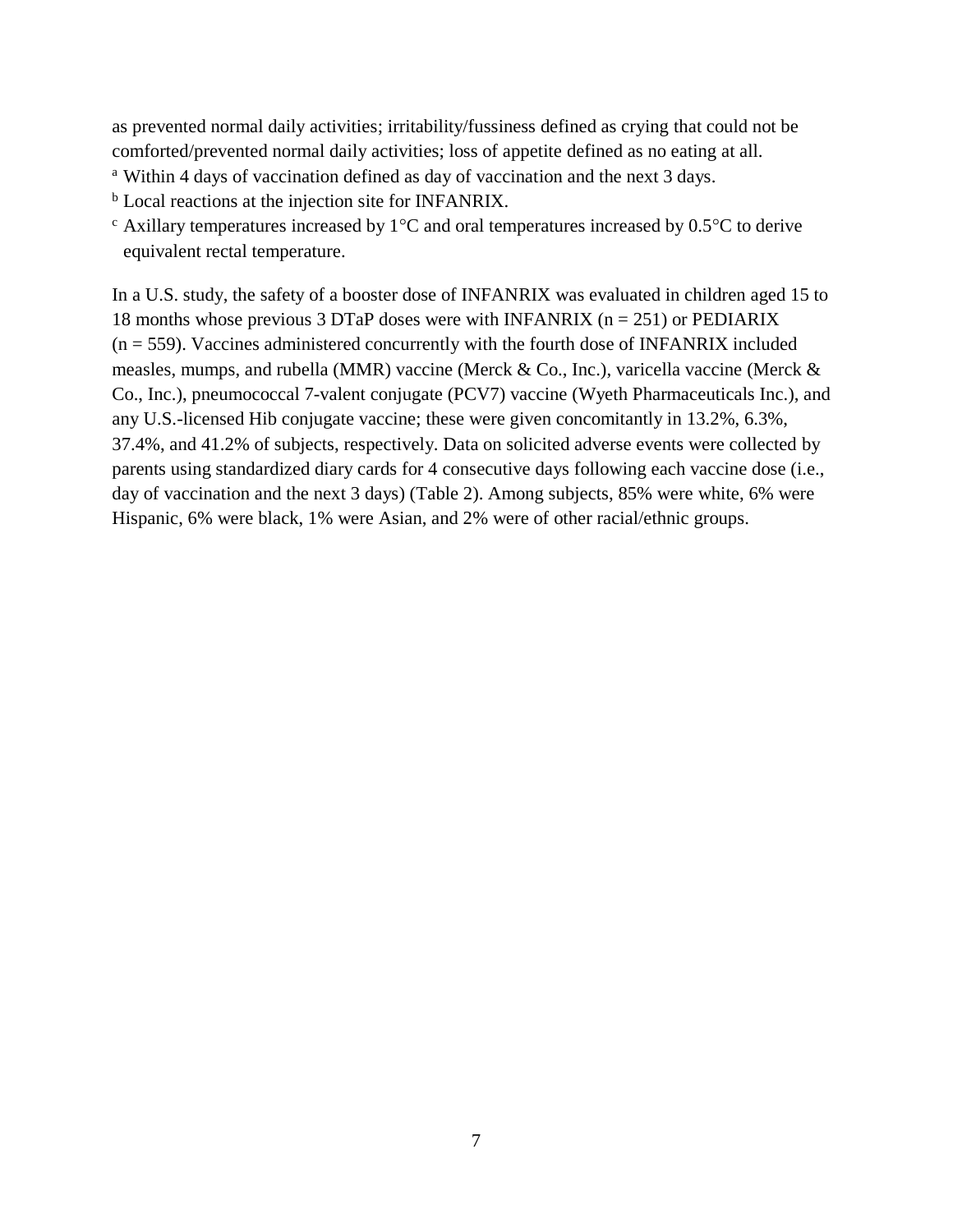# **Table 2. Solicited Local Reactions and General Adverse Events (%) Occurring within 4 Days of Vaccination<sup>a</sup> with INFANRIX Administered as the Fourth Dose following 3 Previous Doses of INFANRIX or PEDIARIX (Total Vaccinated Cohort)**

|                                                  | <b>Group Primed with</b><br><b>INFANRIX<sup>b</sup></b> | <b>Group Primed with</b><br><b>PEDIARIX<sup>c</sup></b> |  |
|--------------------------------------------------|---------------------------------------------------------|---------------------------------------------------------|--|
|                                                  | $n = 247$                                               | $n = 553$                                               |  |
| Local <sup>d</sup>                               |                                                         |                                                         |  |
| Pain, any                                        | 44.5                                                    | 48.3                                                    |  |
| Pain, Grade 2 or 3                               | 19.0                                                    | 18.6                                                    |  |
| Pain, Grade 3                                    | 3.6                                                     | 3.4                                                     |  |
| Redness, any                                     | 48.2                                                    | 49.9                                                    |  |
| Redness, >20 mm                                  | 6.1                                                     | 6.0                                                     |  |
| Swelling, any                                    | 32.8                                                    | 32.7                                                    |  |
| Swelling, $>20$ mm                               | 3.6                                                     | 5.2                                                     |  |
| Increase in mid-thigh circumference, any         | 33.2                                                    | 26.2                                                    |  |
| Increase in mid-thigh circumference, >40 mm      | 0.0                                                     | 1.3                                                     |  |
| <b>General</b>                                   |                                                         |                                                         |  |
| Fever <sup>e</sup> (>99.5 $\mathrm{^{\circ}F}$ ) | 8.9                                                     | 15.4                                                    |  |
| Fever <sup>e</sup> $(>100.4$ °F)                 | 4.5                                                     | 6.7                                                     |  |
| Fever <sup>e</sup> (>101.3°F)                    | 2.0                                                     | 2.0                                                     |  |
| Drowsiness, any                                  | 35.6                                                    | 31.3                                                    |  |
| Drowsiness, Grade 2 or 3                         | 9.3                                                     | 6.7                                                     |  |
| Drowsiness, Grade 3                              | 2.4                                                     | 1.3                                                     |  |
| Irritability, any                                | 52.2                                                    | 53.9                                                    |  |
| Irritability, Grade 2 or 3                       | 18.2                                                    | 19.7                                                    |  |
| Irritability, Grade 3                            | 3.2                                                     | 1.4                                                     |  |
| Loss of appetite, any                            | 24.7                                                    | 23.3                                                    |  |
| Loss of appetite, Grade 2 or 3                   | 5.3                                                     | 4.9                                                     |  |
| Loss of appetite, Grade 3                        | 2.4                                                     | 0.5                                                     |  |

Total Vaccinated Cohort = All subjects who received a dose of study vaccine.

n = Number of subjects for whom at least one symptom sheet was completed.

Grade 2: Pain defined as cried/protested on touch; drowsiness defined as interfered with normal daily activities; irritability defined as crying more than usual/interfered with normal daily activities; loss of appetite defined as eating less than usual/no effect on normal daily activities. Grade 3: Pain defined as cried when limb was moved/spontaneously painful; drowsiness defined as prevented normal daily activities; irritability defined as crying that could not be comforted/prevented normal daily activities; loss of appetite defined as eating less than usual/interfered with normal daily activities.

<sup>a</sup> Within 4 days of vaccination defined as day of vaccination and the next 3 days.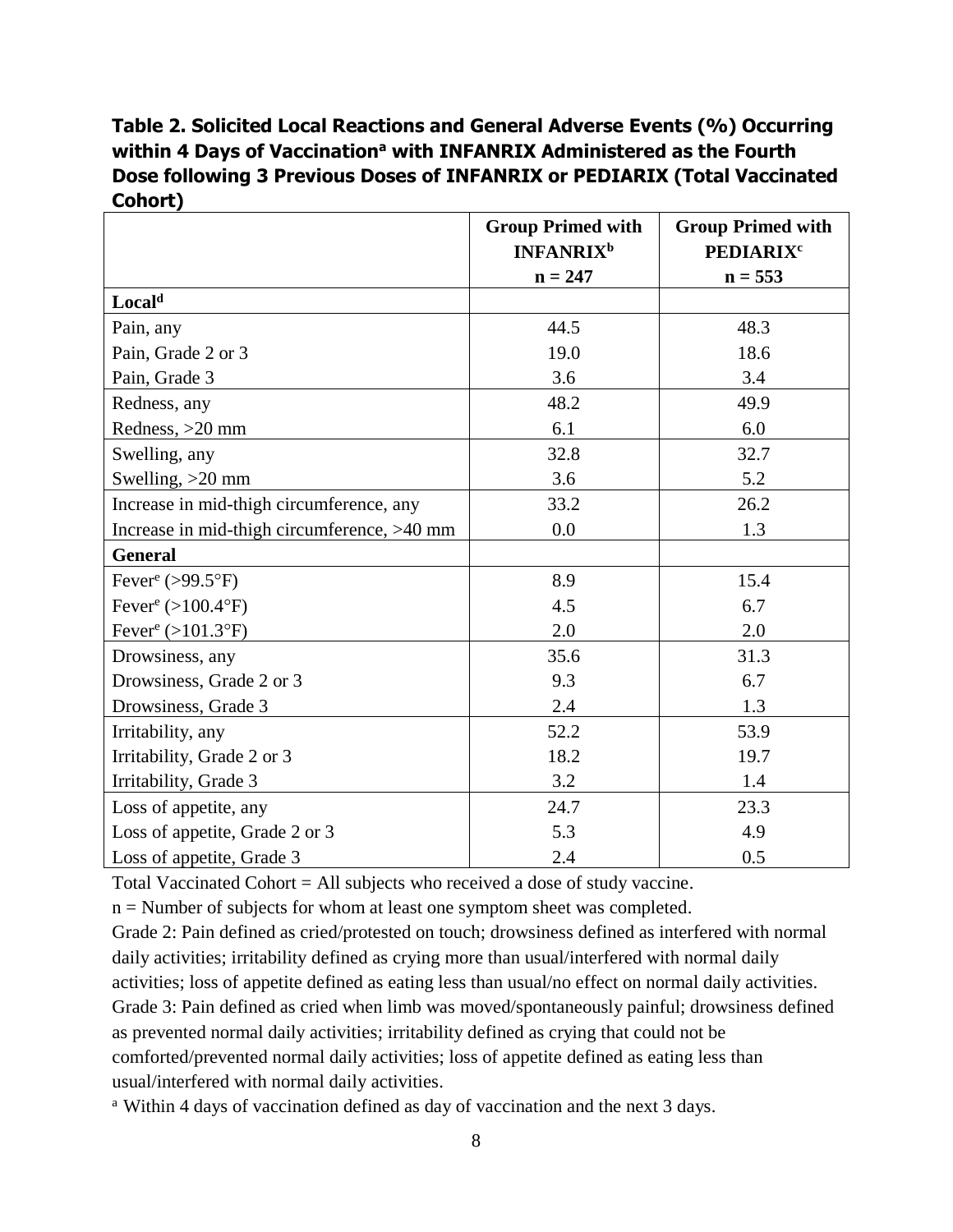- <sup>b</sup> Received INFANRIX, ENGERIX-B, IPV (Sanofi Pasteur SA), PCV7 vaccine (Wyeth Pharmaceuticals Inc.), and Hib conjugate vaccine (Wyeth Pharmaceuticals Inc.) at 2, 4, and 6 months of age.
- <sup>c</sup> Received PEDIARIX, PCV7 vaccine (Wyeth Pharmaceuticals Inc.), and Hib conjugate vaccine (Wyeth Pharmaceuticals Inc.) at 2, 4, and 6 months of age or PCV7 vaccine 2 weeks later.
- <sup>d</sup> Local reactions at the injection site for INFANRIX.
- <sup>e</sup> Axillary temperatures.

In a U.S. study, the safety of a fifth consecutive dose of INFANRIX coadministered at separate sites with a fourth dose of IPV (Sanofi Pasteur SA) and a second dose of MMR vaccine (Merck & Co., Inc.) was evaluated in 1,053 children aged 4 to 6 years. Data on solicited adverse events were collected by parents using standardized diary cards for 4 consecutive days following each vaccine dose (i.e., day of vaccination and the next 3 days) (Table 3). Among subjects, 43% were white, 18% Hispanic, 15% Asian, 7% black, and 17% were of other racial/ethnic groups.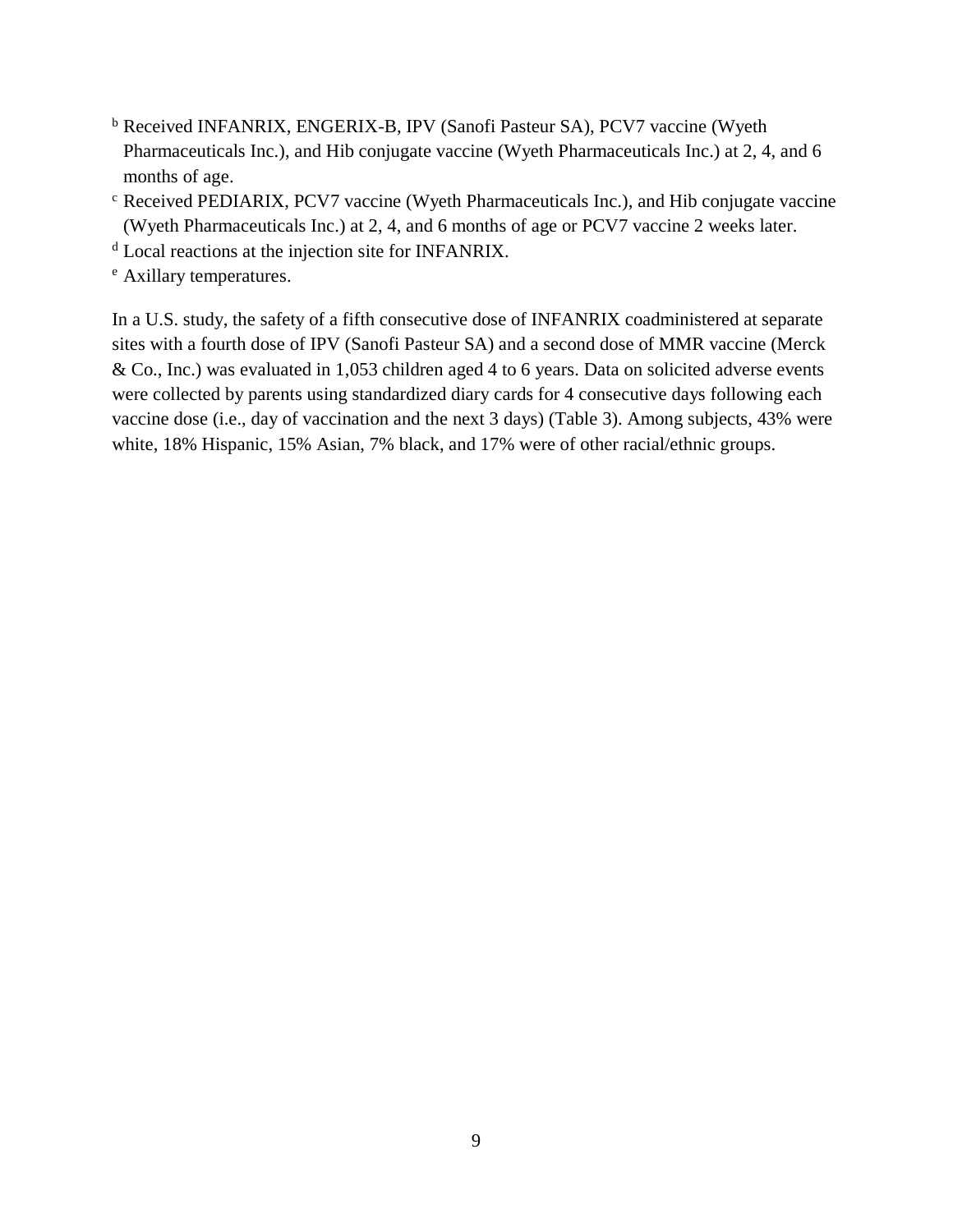**Table 3. Solicited Local Reactions and General Adverse Events (%) Occurring within 4 Days of Vaccination<sup>a</sup> with a Fifth Consecutive Dose of INFANRIX when Coadministered with IPV and MMR Vaccine (Total Vaccinated Cohort)**

| Local <sup>b</sup>                 | $n = 1,039-1,043$ |
|------------------------------------|-------------------|
| Pain, any                          | 53.3              |
| Pain, Grade 2 or $3c$              | 12.0              |
| Pain, Grade 3 <sup>c</sup>         | 0.6               |
| Redness, any                       | 36.6              |
| Redness, $\geq 50$ mm              | 20.0              |
| Redness, $\geq$ 110 mm             | 4.1               |
| Arm circumference increase, any    | 37.8              |
| Arm circumference increase, >20 mm | 7.4               |
| Arm circumference increase, >30 mm | 3.2               |
| Swelling, any                      | 27.0              |
| Swelling, $\geq 50$ mm             | 11.5              |
| Swelling, $\geq$ 110 mm            | 1.8               |
| <b>General</b>                     | $n = 993 - 1,036$ |
| Drowsiness, any                    | 17.5              |
| Drowsiness, Grade 3 <sup>d</sup>   | 0.8               |
| Fever, $\geq$ 99.5°F               | 14.8              |
| Fever, $>100.4$ °F                 | 4.4               |
| Fever, $>102.2$ °F                 | 1.1               |
| Fever, $>104$ °F                   | 0.0               |
| Loss of appetite, any              | 16.0              |
| Loss of appetite, Grade $3e$       | 0.6               |

IPV manufactured by Sanofi Pasteur SA. MMR vaccine manufactured by Merck & Co., Inc.

Total Vaccinated Cohort = All vaccinated subjects for whom safety data were available.

 $n =$  Number of children with evaluable data for the events listed.

<sup>a</sup> Within 4 days of vaccination defined as day of vaccination and the next 3 days.

**b** Local reactions at the injection site for INFANRIX.

- <sup>c</sup> Grade 2 defined as painful when the limb was moved; Grade 3 defined as preventing normal daily activities.
- <sup>d</sup> Grade 3 defined as preventing normal daily activities.

<sup>e</sup> Grade 3 defined as not eating at all.

In the U.S. booster immunization studies in which INFANRIX was administered as the fourth or fifth dose in the DTaP series following previous doses with INFANRIX or PEDIARIX, large swelling reactions of the limb injected with INFANRIX were assessed.

In the fourth-dose study, a large swelling reaction was defined as injection site swelling with a diameter of >50 mm, a >50 mm increase in the mid-thigh circumference compared with the pre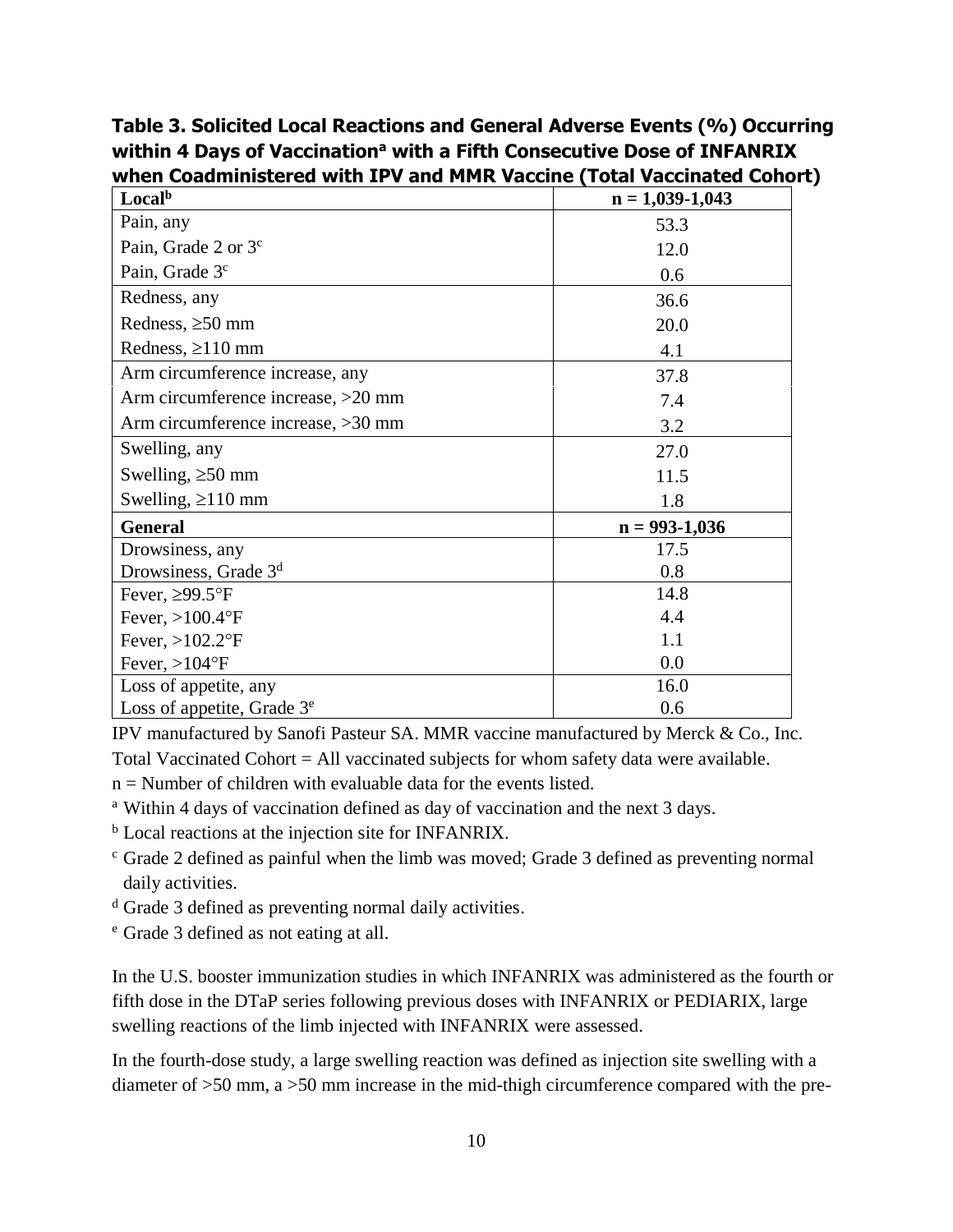vaccination measurement, and/or any diffuse swelling that interfered with or prevented daily activities. The overall incidence of large swelling reactions occurring within 4 days (Day 0- Day 3) following INFANRIX was 2.3%.

In the fifth-dose study, a large swelling reaction was defined as swelling that involved >50% of the injected upper arm length and that was associated with a >30 mm increase in mid-upper arm circumference within 4 days following vaccination. The incidence of large swelling reactions following the fifth consecutive dose of INFANRIX was 1.0%.

#### Less Common and Serious General Adverse Events

Selected adverse events reported from a double-blind, randomized Italian clinical efficacy trial involving 4,696 children administered INFANRIX or 4,678 children administered whole-cell DTP vaccine (DTwP) (manufactured by Connaught Laboratories, Inc.) as a 3-dose primary series are shown in Table 4. The incidence of rectal temperature  $\geq 104^{\circ}F$ , hypotonic-hyporesponsive episodes, and persistent crying  $\geq$ 3 hours following administration of INFANRIX was significantly less than that following administration of whole-cell DTP vaccine.

|                                               | <b>INFANRIX</b><br>$(n = 13,761$ Doses) |                   | <b>Whole-Cell DTP Vaccine</b><br>$(n = 13,520$ Doses) |              |
|-----------------------------------------------|-----------------------------------------|-------------------|-------------------------------------------------------|--------------|
|                                               |                                         | <b>Rate/1,000</b> |                                                       | Rate/1,000   |
| Event                                         | <b>Number</b>                           | <b>Doses</b>      | <b>Number</b>                                         | <b>Doses</b> |
| Fever $(\geq 104^{\circ}F)^{ab}$              |                                         | 0.36              | 32                                                    | 2.4          |
| Hypotonic-hyporesponsive episode <sup>c</sup> |                                         |                   |                                                       | 0.67         |
| Persistent crying $\geq$ 3 hours <sup>a</sup> |                                         | 0.44              | 54                                                    | 4.0          |
| Seizures <sup>d</sup>                         | 1e                                      | 0.07              | 3 <sup>f</sup>                                        | 0.22         |

**Table 4. Selected Adverse Events Occurring within 48 Hours following Vaccination with INFANRIX or Whole-Cell DTP in Italian Infants at 2, 4, or 6 Months of Age**

 $^{a}P<0.001$ .

**b** Rectal temperatures.

 $P = 0.002$ .

<sup>d</sup> Not statistically significant at  $P < 0.05$ .

 $e^{i}$  Maximum rectal temperature within 72 hours of vaccination = 103.1 $^{\circ}$ F.

<sup>f</sup> Maximum rectal temperature within 72 hours of vaccination = 99.5°F, 101.3°F, and 102.2°F.

In a German safety study that enrolled 22,505 infants (66,867 doses of INFANRIX administered as a 3-dose primary series at 3, 4, and 5 months of age), all subjects were monitored for unsolicited adverse events that occurred within 28 days following vaccination using report cards. In a subset of subjects ( $n = 2,457$ ), these cards were standardized diaries which solicited specific adverse events that occurred within 8 days of each vaccination in addition to unsolicited adverse events which occurred from enrollment until approximately 30 days following the third vaccination. Cards from the whole cohort were returned at subsequent visits and were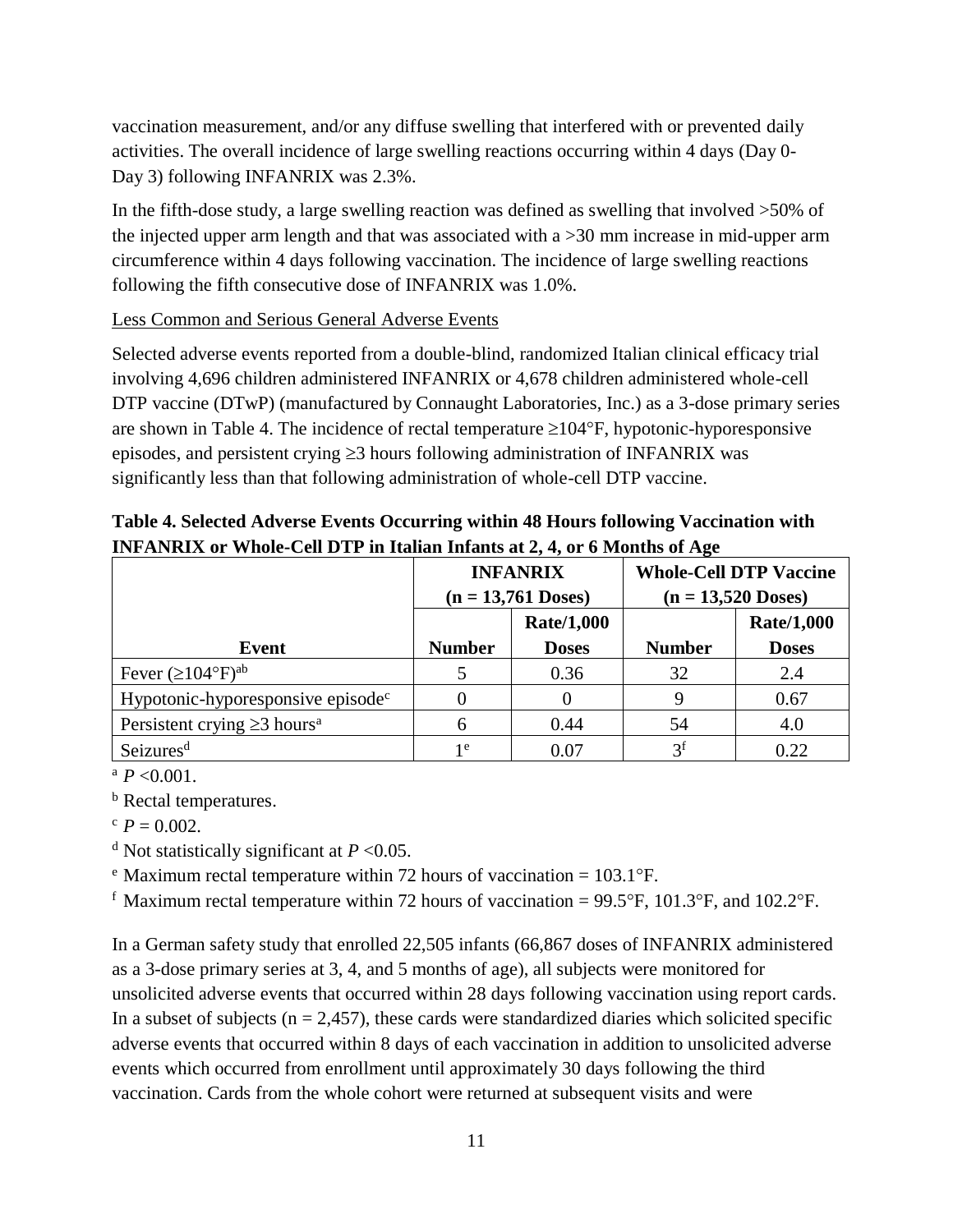supplemented by spontaneous reporting by parents and a medical history after the first and second doses of vaccine. In the subset of 2,457, adverse events following the third dose of vaccine were reported via standardized diaries and spontaneous reporting at a follow-up visit. Adverse events in the remainder of the cohort were reported via report cards which were returned by mail approximately 28 days after the third dose of vaccine. Adverse events (rates per 1,000 doses) occurring within 7 days following any of the first 3 doses included: unusual crying (0.09), febrile seizure (0.0), afebrile seizure (0.13), and hypotonic-hyporesponsive episodes (0.01).

#### <span id="page-11-0"></span>**6.2 Postmarketing Experience**

In addition to reports in clinical trials, worldwide voluntary reports of adverse events received for INFANRIX since market introduction are listed below. This list includes serious events and events that have a plausible causal connection to INFANRIX. These adverse events were reported voluntarily from a population of uncertain size; therefore, it is not always possible to reliably estimate their frequency or establish a causal relationship to vaccination.

Infections and Infestations

Bronchitis, cellulitis, respiratory tract infection.

Blood and Lymphatic System Disorders

Lymphadenopathy, thrombocytopenia.

Immune System Disorders

Anaphylactic reaction, hypersensitivity.

Nervous System Disorders

Encephalopathy, headache, hypotonia, syncope.

Ear and Labyrinth Disorders

Ear pain.

Cardiac Disorders

Cyanosis.

Respiratory, Thoracic, and Mediastinal Disorders

Apnea, cough.

Skin and Subcutaneous Tissue Disorders

Angioedema, erythema, pruritus, rash, urticaria.

General Disorders and Administration Site Conditions

Fatigue, injection site induration, injection site reaction, Sudden Infant Death Syndrome.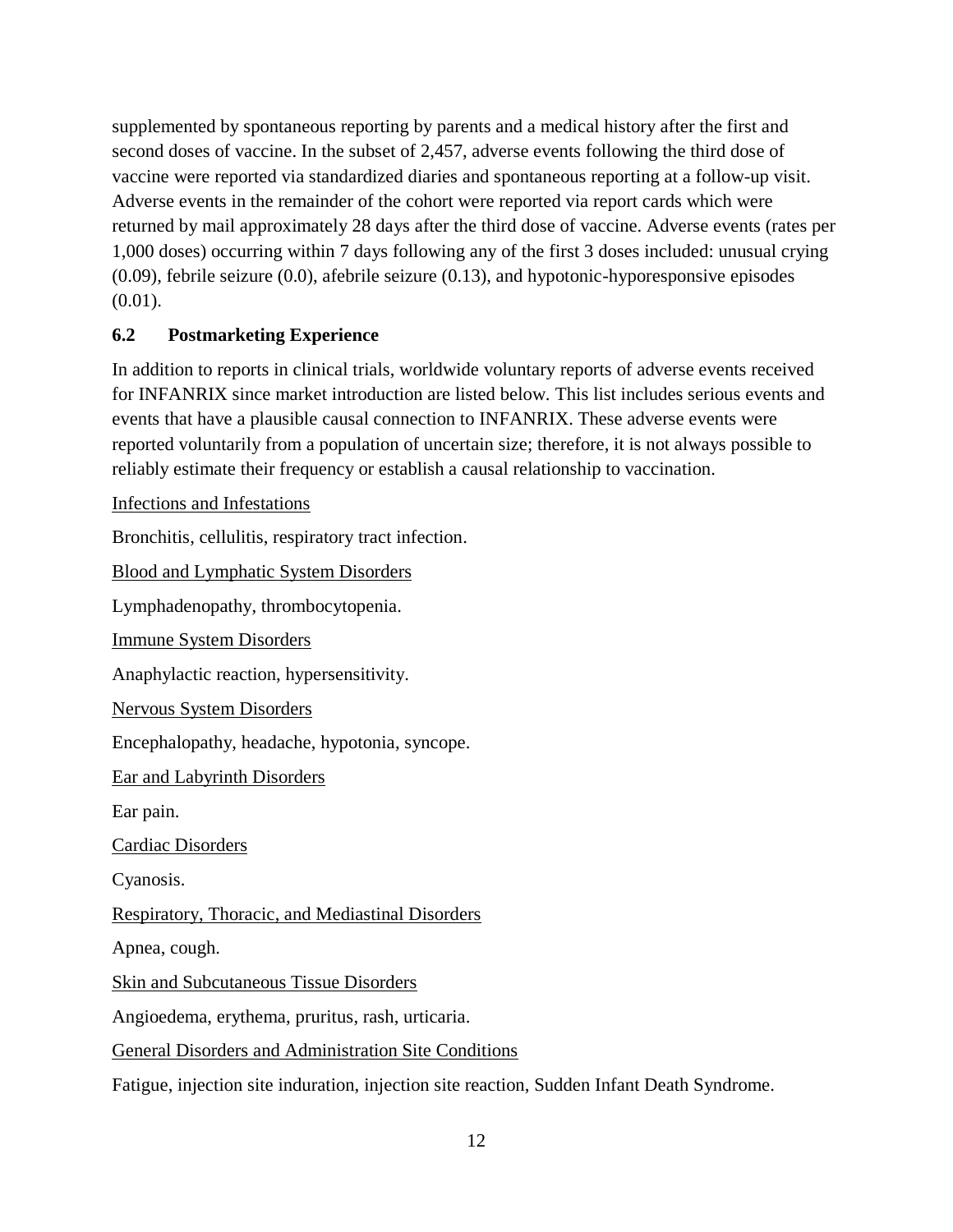## <span id="page-12-0"></span>**7 DRUG INTERACTIONS**

## <span id="page-12-1"></span>**7.1 Concomitant Vaccine Administration**

In clinical trials, INFANRIX was given concomitantly with Hib conjugate vaccine, pneumococcal 7-valent conjugate vaccine, hepatitis B vaccine, IPV, and the second dose of MMR vaccine *[see Adverse Reactions (6.1), Clinical Studies (14.3)]*.

When INFANRIX is administered concomitantly with other injectable vaccines, they should be given with separate syringes. INFANRIX should not be mixed with any other vaccine in the same syringe or vial.

## <span id="page-12-2"></span>**7.2 Immunosuppressive Therapies**

Immunosuppressive therapies, including irradiation, antimetabolites, alkylating agents, cytotoxic drugs, and corticosteroids (used in greater than physiologic doses), may reduce the immune response to INFANRIX.

# <span id="page-12-3"></span>**8 USE IN SPECIFIC POPULATIONS**

## <span id="page-12-4"></span>**8.1 Pregnancy**

Pregnancy Category C

Animal reproduction studies have not been conducted with INFANRIX. It is also not known whether INFANRIX can cause fetal harm when administered to a pregnant woman or can affect reproduction capacity.

## <span id="page-12-5"></span>**8.4 Pediatric Use**

Safety and effectiveness of INFANRIX in infants aged younger than 6 weeks and children aged 7 to 16 years have not been established. INFANRIX is not approved for use in these age groups.

# <span id="page-12-6"></span>**11 DESCRIPTION**

INFANRIX (Diphtheria and Tetanus Toxoids and Acellular Pertussis Vaccine Adsorbed) is a noninfectious, sterile vaccine for intramuscular administration. Each 0.5-mL dose is formulated to contain 25 Lf of diphtheria toxoid, 10 Lf of tetanus toxoid, 25 mcg of inactivated pertussis toxin (PT), 25 mcg of filamentous hemagglutinin (FHA), and 8 mcg of pertactin (69 kiloDalton outer membrane protein).

The diphtheria toxin is produced by growing *Corynebacterium diphtheriae* (*C. diphtheriae)* in Fenton medium containing a bovine extract. Tetanus toxin is produced by growing *Clostridium tetani* (*C. tetani)* in a modified Latham medium derived from bovine casein. The bovine materials used in these extracts are sourced from countries which the United States Department of Agriculture (USDA) has determined neither have nor present an undue risk for bovine spongiform encephalopathy (BSE). Both toxins are detoxified with formaldehyde, concentrated by ultrafiltration, and purified by precipitation, dialysis, and sterile filtration.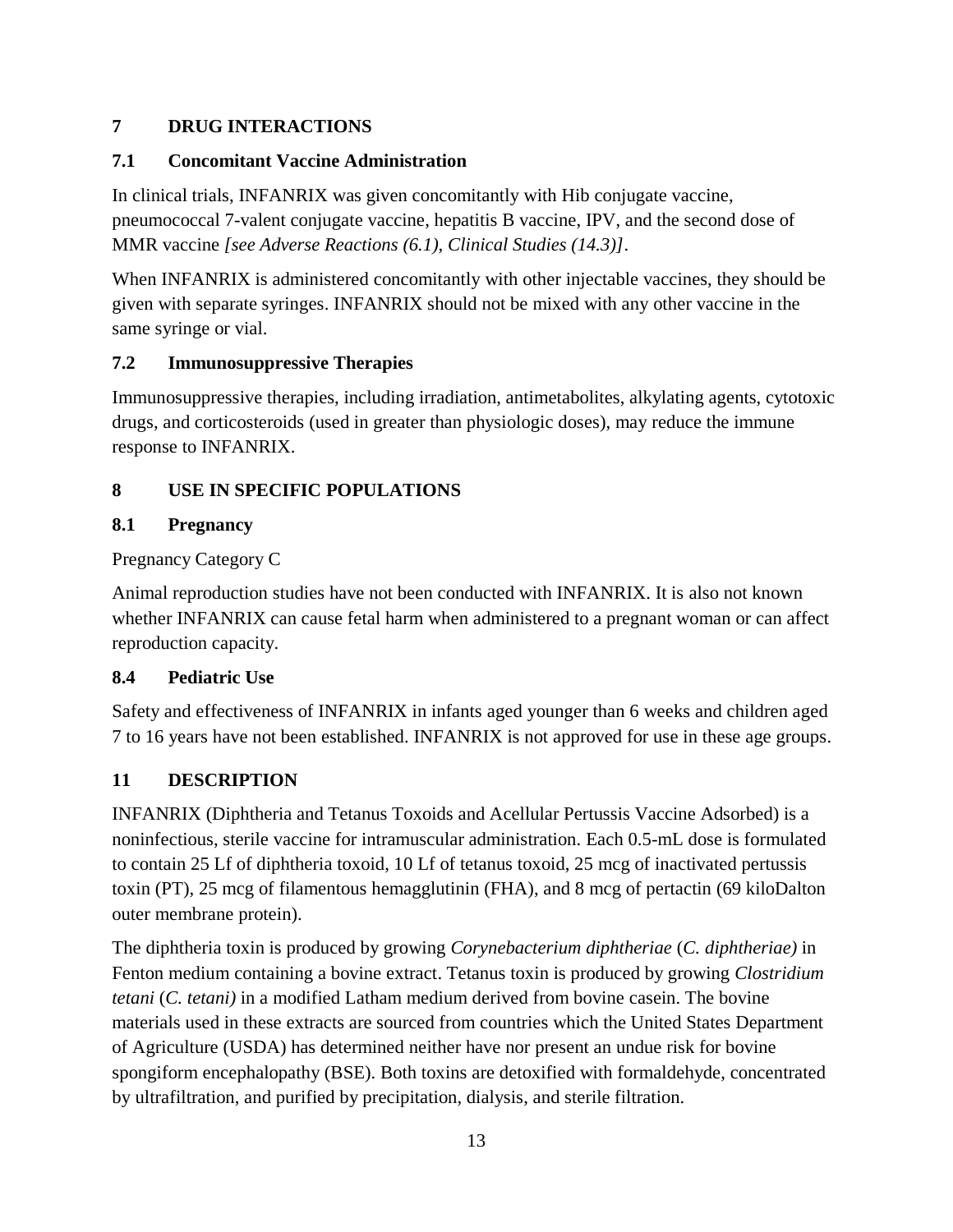The acellular pertussis antigens (PT, FHA, and pertactin) are isolated from *Bordetella pertussis* (*B. pertussis)* culture grown in modified Stainer-Scholte liquid medium. PT and FHA are isolated from the fermentation broth; pertactin is extracted from the cells by heat treatment and flocculation. The antigens are purified in successive chromatographic and precipitation steps. PT is detoxified using glutaraldehyde and formaldehyde. FHA and pertactin are treated with formaldehyde.

Diphtheria and tetanus toxoids and pertussis antigens (PT, FHA, and pertactin) are individually adsorbed onto aluminum hydroxide.

Diphtheria and tetanus toxoid potency is determined by measuring the amount of neutralizing antitoxin in previously immunized guinea pigs. The potency of the acellular pertussis components (PT, FHA, and pertactin) is determined by enzyme-linked immunosorbent assay (ELISA) on sera from previously immunized mice.

Each 0.5-mL dose contains aluminum hydroxide as adjuvant (not more than 0.625 mg aluminum by assay) and 4.5 mg of sodium chloride. Each dose also contains  $\leq 100$  mcg of residual formaldehyde and  $\leq 100$  mcg of polysorbate 80 (Tween 80).

INFANRIX is available in vials and prefilled syringes. The tip caps of the prefilled syringes contain natural rubber latex; the plungers are not made with natural rubber latex. The vial stoppers are not made with natural rubber latex.

<span id="page-13-0"></span>INFANRIX is formulated without preservatives.

## **12 CLINICAL PHARMACOLOGY**

#### <span id="page-13-1"></span>**12.1 Mechanism of Action**

#### Diphtheria

Diphtheria is an acute toxin-mediated infectious disease caused by toxigenic strains of *C. diphtheriae*. Protection against disease is due to the development of neutralizing antibodies to the diphtheria toxin. A serum diphtheria antitoxin level of 0.01 IU/mL is the lowest level giving some degree of protection; a level of 0.1 IU/mL is regarded as protective.<sup>1</sup>

#### Tetanus

Tetanus is an acute toxin-mediated infectious disease caused by a potent exotoxin released by *C. tetani*. Protection against disease is due to the development of neutralizing antibodies to the tetanus toxin. A serum tetanus antitoxin level of at least 0.01 IU/mL, measured by neutralization assays, is considered the minimum protective level.<sup>2,3</sup> A level of 0.1 IU/mL is considered protective. 4

#### Pertussis

Pertussis (whooping cough) is a disease of the respiratory tract caused by *B. pertussis*. The role of the different components produced by *B. pertussis* in either the pathogenesis of, or the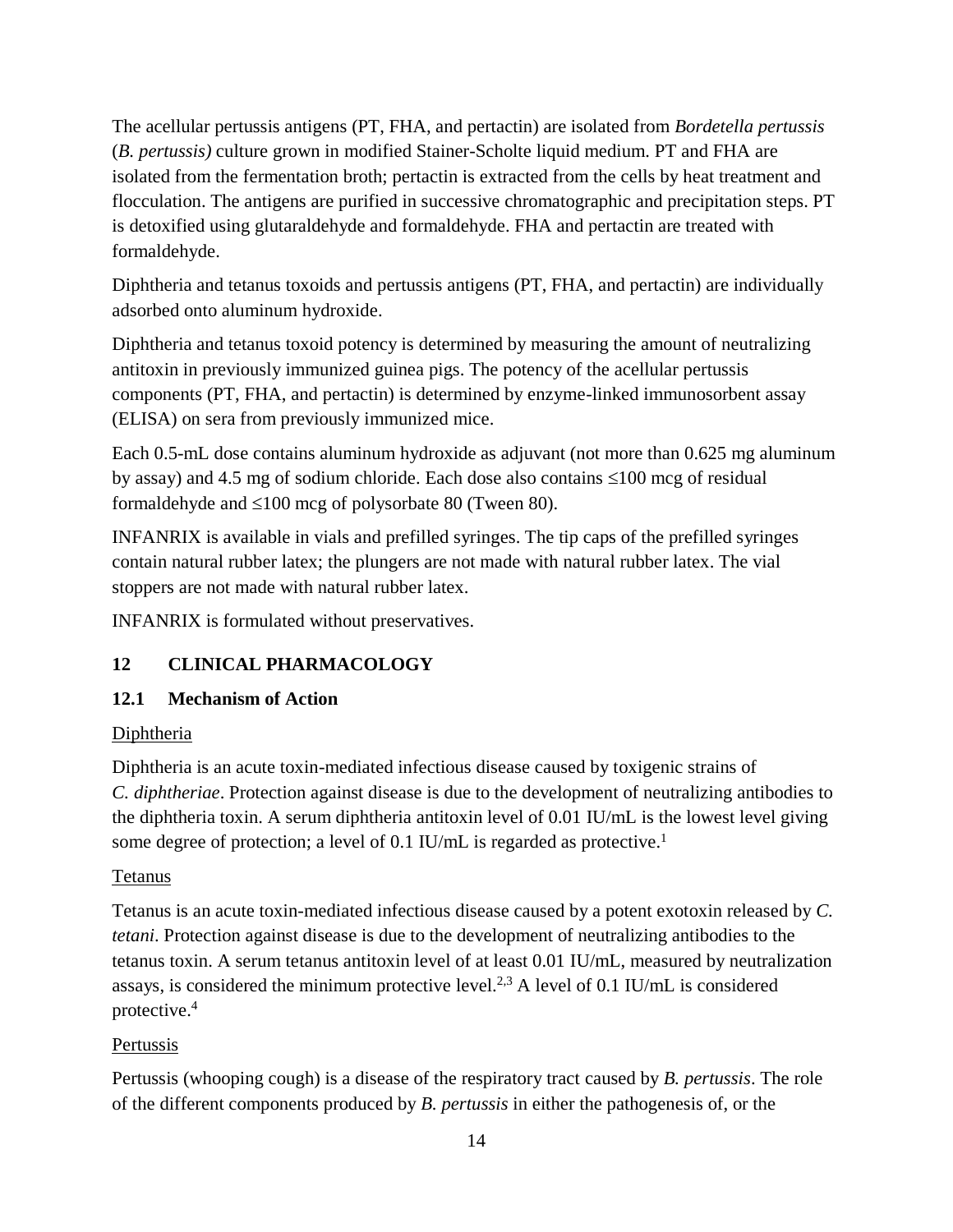immunity to, pertussis is not well understood. There is no well-established serological correlate of protection for pertussis.

#### <span id="page-14-0"></span>**13 NONCLINICAL TOXICOLOGY**

#### <span id="page-14-1"></span>**13.1 Carcinogenesis, Mutagenesis, Impairment of Fertility**

INFANRIX has not been evaluated for carcinogenic or mutagenic potential or for impairment of fertility.

#### <span id="page-14-2"></span>**14 CLINICAL STUDIES**

#### <span id="page-14-3"></span>**14.1 Diphtheria and Tetanus**

Efficacy of diphtheria toxoid used in INFANRIX was determined on the basis of immunogenicity studies. A VERO cell toxin-neutralizing test confirmed the ability of infant sera  $(N = 45)$ , obtained one month after a 3-dose primary series, to neutralize diphtheria toxin. Levels of diphtheria antitoxin  $\geq 0.01$  IU/mL were achieved in 100% of the sera tested.

Efficacy of tetanus toxoid used in INFANRIX was determined on the basis of immunogenicity studies. An in vivo mouse neutralization assay confirmed the ability of infant sera ( $N = 45$ ), obtained1 month after a 3-dose primary series, to neutralize tetanus toxin. Levels of tetanus antitoxin  $\geq 0.01$  IU/mL were achieved in 100% of the sera tested.

#### <span id="page-14-4"></span>**14.2 Pertussis**

Efficacy of a 3-dose primary series of INFANRIX has been assessed in 2 clinical studies.

A double-blind, randomized, active Diphtheria and Tetanus Toxoids (DT)-controlled trial conducted in Italy assessed the absolute protective efficacy of INFANRIX when administered at 2, 4, and 6 months of age. The population used in the primary analysis of the efficacy of INFANRIX included 4,481 infants vaccinated with INFANRIX and 1,470 DT vaccinees. The mean length of follow-up was 17 months, beginning 30 days after the third dose of vaccine. After 3 doses, the absolute protective efficacy of INFANRIX against WHO-defined typical pertussis (21 days or more of paroxysmal cough with infection confirmed by culture and/or serologic testing) was 84% (95% CI: 76, 89). When the definition of pertussis was expanded to include clinically milder disease with respect to type and duration of cough, with infection confirmed by culture and/or serologic testing, the efficacy of INFANRIX was calculated to be 71% (95% CI: 60, 78) against >7 days of any cough and 73% (95% CI: 63, 80) against  $\geq$ 14 days of any cough. Vaccine efficacy after 3 doses and with no booster dose in the second year of life was assessed in 2 subsequent follow-up periods. A follow-up period from 24 months to a mean age of 33 months was conducted in a partially unblinded cohort (children who received DT were offered pertussis vaccine and those who declined were retained in the study cohort). During this period, the efficacy of INFANRIX against WHO-defined pertussis was 78% (95% CI: 62, 87). During the third follow-up period, which was conducted in an unblinded manner among children aged 3 to 6 years, the efficacy of INFANRIX against WHO-defined pertussis was 86% (95% CI: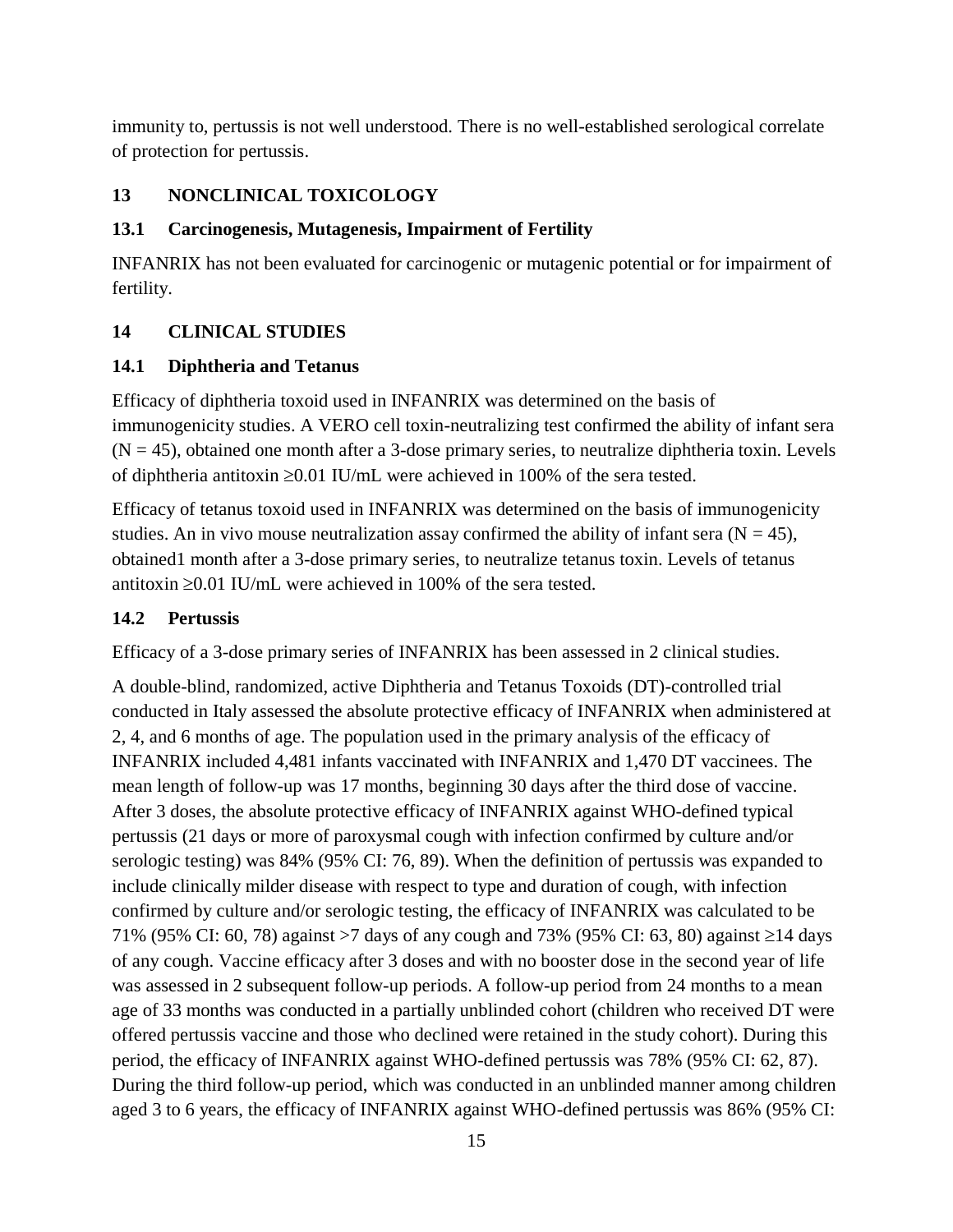79, 91). Thus, protection against pertussis in children administered 3 doses of INFANRIX in infancy was sustained to 6 years of age.

A prospective efficacy trial was also conducted in Germany employing a household contact study design. In preparation for this study, 3 doses of INFANRIX were administered at 3, 4, and 5 months of age to more than 22,000 children living in 6 areas of Germany in a safety and immunogenicity study. Infants who did not participate in the safety and immunogenicity study could have received a DTwP vaccine or DT vaccine. Index cases were identified by spontaneous presentation to a physician. Households with at least one other member (i.e., besides index case) aged 6 through 47 months were enrolled. Household contacts of index cases were monitored for incidence of pertussis by a physician who was blinded to the vaccination status of the household. Calculation of vaccine efficacy was based on attack rates of pertussis in household contacts classified by vaccination status. Of the 173 household contacts who had not received a pertussis vaccine, 96 developed WHO-defined pertussis, as compared with 7 of 112 contacts vaccinated with INFANRIX. The protective efficacy of INFANRIX was calculated to be 89% (95% CI: 77, 95), with no indication of waning of protection up until the time of the booster vaccination. The average age of infants vaccinated with INFANRIX at the end of follow-up in this trial was 13 months (range: 6 to 25 months). When the definition of pertussis was expanded to include clinically milder disease, with infection confirmed by culture and/or serologic testing, the efficacy of INFANRIX against  $\geq 7$  days of any cough was 67% (95% CI: 52, 78) and against  $\geq$ 7 days of paroxysmal cough was 81% (95% CI: 68, 89). The corresponding efficacy of INFANRIX against  $\geq 14$  days of any cough or paroxysmal cough were 73% (95% CI: 59, 82) and 84% (95% CI: 71, 91), respectively.

#### Pertussis Immune Response to INFANRIX Administered as a 3-Dose Primary Series

The immune responses to each of the 3 pertussis antigens contained in INFANRIX were evaluated in sera obtained 1 month after the third dose of vaccine in each of 3 studies (schedule of administration: 2, 4, and 6 months of age in the Italian efficacy study and one U.S. study; 3, 4, and 5 months of age in the German efficacy study). One month after the third dose of INFANRIX, the response rates to each pertussis antigen were similar in all 3 studies. Thus, although a serologic correlate of protection for pertussis has not been established, the antibody responses to these 3 pertussis antigens (PT, FHA, and pertactin) in a U.S. population were similar to those achieved in 2 populations in which efficacy of INFANRIX was demonstrated.

#### <span id="page-15-0"></span>**14.3 Immune Response to Concomitantly Administered Vaccines**

In a U.S. study, INFANRIX was given concomitantly, at separate sites, with Hib conjugate vaccine (Sanofi Pasteur SA) at 2, 4, and 6 months of age. Subjects also received ENGERIX-B and oral poliovirus vaccine (OPV). One month after the third dose of Hib conjugate vaccine, 90% of 72 infants had anti-PRP (polyribosyl-ribitol-phosphate)  $\geq 1.0$  mcg/mL.

In a U.S. study, INFANRIX was given concomitantly, at separate sites, with ENGERIX-B, IPV (Sanofi Pasteur SA), pneumococcal 7-valent conjugate (PCV7), and Hib conjugate vaccines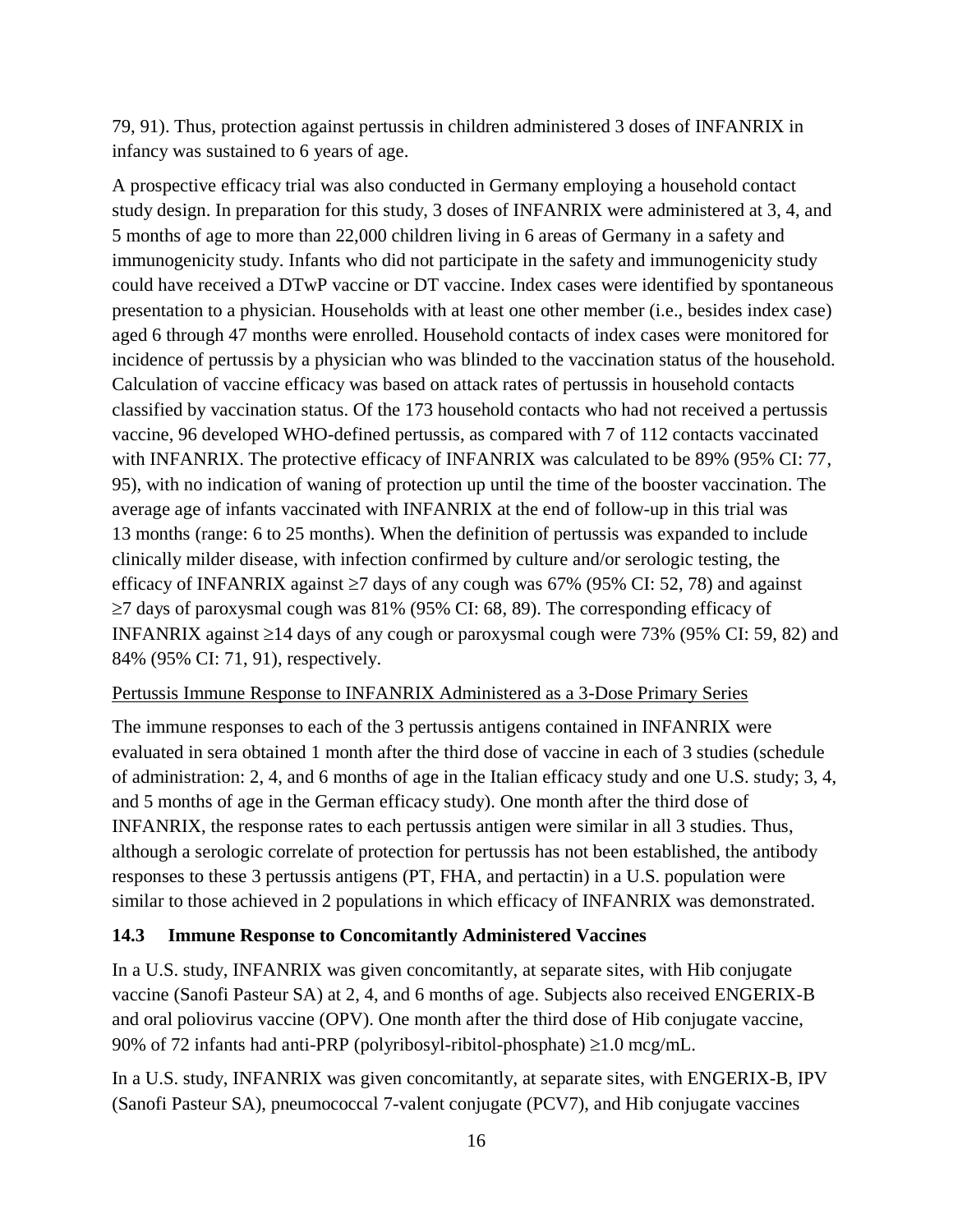(Wyeth Pharmaceuticals Inc.) at 2, 4, and 6 months of age. Immune responses were measured in sera obtained approximately 1 month after the third dose of vaccines. Among 121 subjects who had not received a birth dose of hepatitis B vaccine, 99.2% had anti-HBsAg (hepatitis B surface antigen)  $\geq$ 10 mIU/mL following the third dose of ENGERIX-B. Among 153 subjects, 100% had anti-poliovirus 1, 2, and 3,  $\geq$ 1:8 following the third dose of IPV. Although serological correlates for protection have not been established for the pneumococcal serotypes, a threshold level of  $\geq 0.3$  mcg/mL was evaluated. Following the third dose of PCV7 vaccine, 91.8% to 99.4% of subjects (n = 146-156) had anti-pneumococcal polysaccharide  $\geq 0.3$  mcg/mL for serotypes 4, 9V, 14, 18C, 19F, and 23F, and 73.0% had a level  $\geq 0.3$  mcg/mL for serotype 6B.

#### <span id="page-16-0"></span>**15 REFERENCES**

- 1. Vitek CR and Wharton M. Diphtheria Toxoid. In: Plotkin SA, Orenstein WA, and Offit PA, eds. *Vaccines.* 5th ed. Saunders; 2008:139-156.
- 2. Wassilak SGF, Roper MH, Kretsinger K, and Orenstein WA. Tetanus Toxoid. In: Plotkin SA, Orenstein WA, and Offit PA, eds. *Vaccines.* 5th ed. Saunders; 2008:805-839.
- 3. Department of Health and Human Services, Food and Drug Administration. Biological products; Bacterial vaccines and toxoids; Implementation of efficacy review; Proposed rule. *Federal Register* December 13, 1985;50(240):51002-51117.
- 4. Centers for Disease Control and Prevention. General Recommendations on Immunization. Recommendations of the Advisory Committee on Immunization Practices (ACIP). *MMWR.* 2006;55(RR-15):1-48.

#### <span id="page-16-1"></span>**16 HOW SUPPLIED/STORAGE AND HANDLING**

INFANRIX is available in 0.5-mL single-dose vials and 0.5-mL single-dose, disposable prefilled TIP-LOK syringes (packaged without needles):

NDC 58160-810-01 Vial in Package of 10: NDC 58160-810-11

NDC 58160-810-43 Syringe in Package of 10: NDC 58160-810-52

Store refrigerated between  $2^{\circ}$  and  $8^{\circ}$ C (36 $^{\circ}$  and 46 $^{\circ}$ F). Do not freeze. Discard if the vaccine has been frozen.

#### <span id="page-16-2"></span>**17 PATIENT COUNSELING INFORMATION**

The parent or guardian should be:

- informed of the potential benefits and risks of immunization with INFANRIX, and of the importance of completing the immunization series.
- informed about the potential for adverse reactions that have been temporally associated with administration of INFANRIX or other vaccines containing similar components.